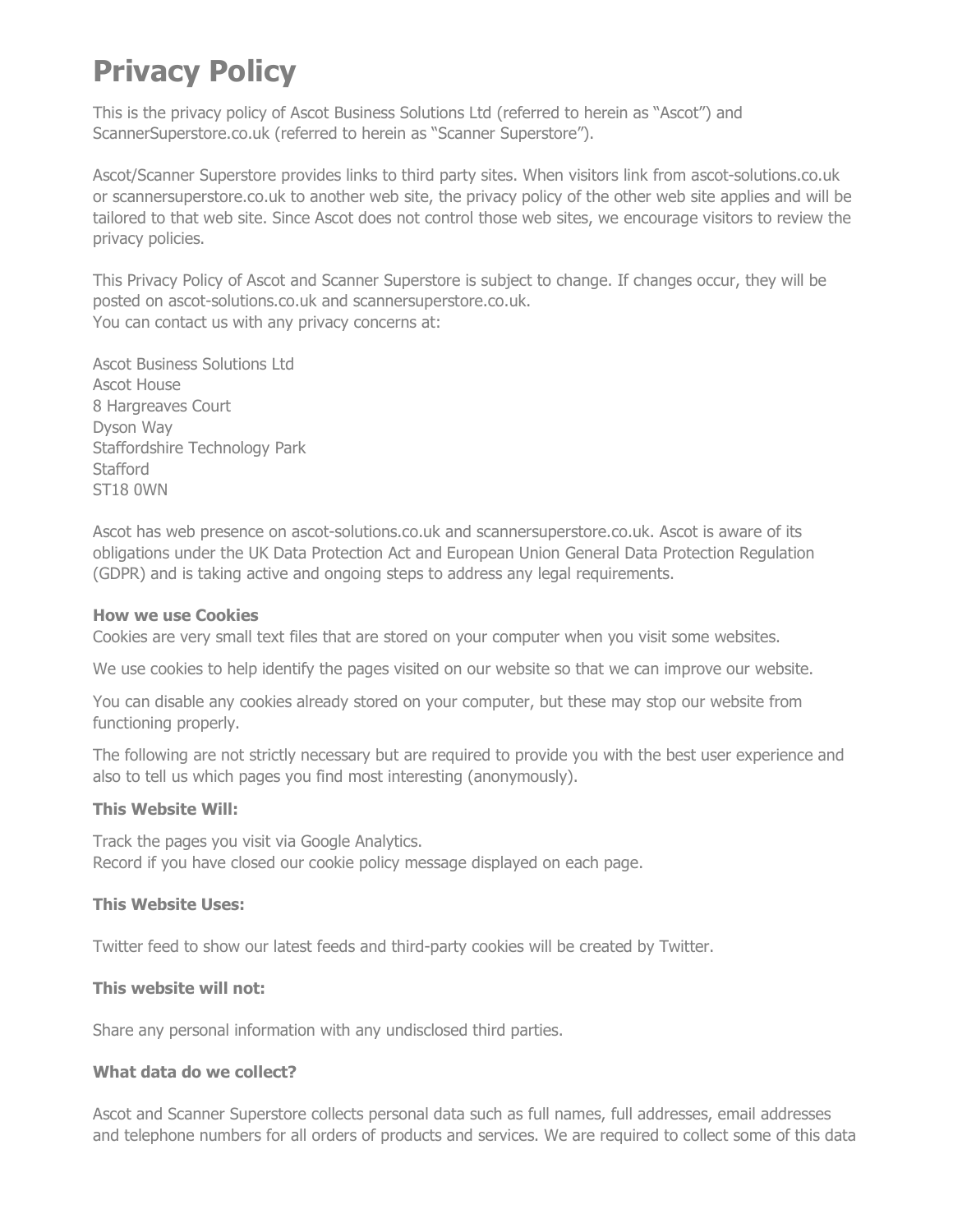(full names and full addresses) for taxation purposes, we are also required to collect and process this data in order to complete a sale.

# **What data is shared and with who?**

Ascot and Scanner Superstore will share personal information for the purpose of fulfilling a customer order. Personal data such as full names and full addresses are shared with specific service and product manufacturers and distributors, only when required, and personal information may be stored by them indefinitely for taxation purposes. Personal information such as email addresses and telephone numbers will only be shared with distributors and manufacturers for the purpose of fulfilling the delivery of products and services.

## **Hardware distributors and manufacturers:**

Exertis UK Ltd Express Group Ltd Midwich Limited Northamber PLC Tech Data Corporation Brother (UK) Ltd. Canon (UK) Ltd Epson (UK) Ltd. PFU EMEA LTD Kodak Alaris International Limited The Barcode Warehouse Ltd.

Ascot and Scanner Superstore will share personal data with our software distributors and suppliers when a customer purchase software licence(s) or when customers enter a support and maintenance contract with software that we provide and resell. Personal information will be stored for taxation purposes by these companies were applicable.

## **Software distributors and suppliers:**

Spielberg Solutions Ltd. Spielberg Solutions GmbH. Filestream Ltd. Process Flows UK Ltd. Formic Ltd. Open Text UK Ltd. Field Consultancy Ltd. Meniko Records Management Services Paralogic Ltd. Lexmark International Inc